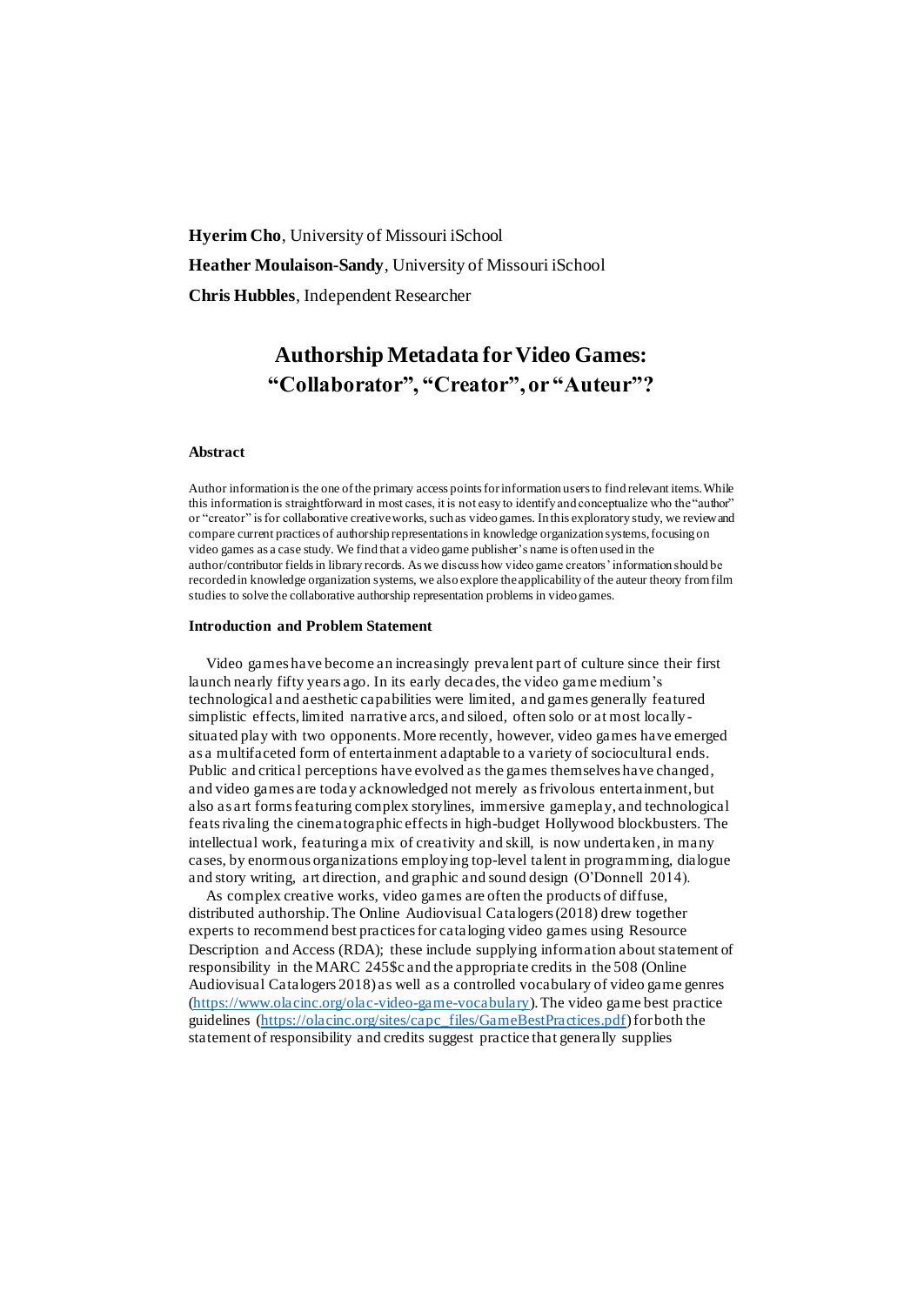information about corporate body names in lieu of names of individuals, stemming from the fact that "games seldom have a clear statement of responsibility a nd many have no credits at all" (Online Audiovisual Catalogers 2018, 62). A cursory review of library catalogs reveals that their video game metadata generally does not include the name of individuals who are primarily responsible for the creative work; in fact, there is an alarming paucity of information in library metadata on video games. The most consistently supplied information, other than title, is information about the required console.

In this paper, we question and explore how the author/contributor information of collaborative creative works, such as video games, should be integrated into knowledge organization (KO) approaches through an exploration of the literature in conjunction with an analysis of video game metadata in library systems. Although our current scope addresses video games in particular, we envision that our findings can be easily expanded to other types of multi-creator information resources that raise similar collaborative authorship questionsin KO.

#### **Review of Existing Practices**

Using OCLC WorldCat [\(https://www.worldcat.org/\)](https://www.worldcat.org/) as a point of departure, the popular 2020 Nintendo game Animal Crossing: New Horizons [\(https://animal](https://animal-crossing.com/new-horizons/)[crossing.com/new-horizons/\)](https://animal-crossing.com/new-horizons/) is used to identify baseline practice for video game metadata in library catalogs. A search for ti: "animal crossing new horizons" in 2020 yields hits for a variety of formats, including books and articles about the game.When limiting to the three formats most reasonably associated with video games (i.e., "Game," "Computer file," and "Video"), 7 manifestations are retained (see *Figure 1*). In the master records displayed for these7 "game-like" manifestations, not only does the author field become predictably less varied, but it only includes the names of the corporate body author (and only in three of the records total), that is to say, the game's *publisher*,Nintendo.

The role of the publisher is unquestionably important forthe game; it often helps indicate what physical hardware a user will need to experience the game, and so serves as a shorthand of sorts to indicate the name of the system in use (in this case, the Nintendo Switch). Furthermore, game studios often cultivate consistent game mechanic or art styles that are important to gamers' understanding of the medium. However, the publisher is not synonymous with the creative individuals who oversee all aspects of gameplay design, storyline, and artistic vision. These records are failing to answer the basic question, "who made this?". Further, inconsistencies in the set of hits are notable in terms of 1) the way the format is recorded, 2) the form of the access point for the corporate body Nintendo, and 3) the conflicting information about audience level (mention of which appears in seven of seven records).

The record with the largest number of holdings at the time of writing (June 10, 2021) is held in 314 libraries [\(https://www.worldcat.org/title/animal-crossing-new](https://www.worldcat.org/title/animal-crossing-new-horizons/oclc/1199077043&referer=brief_results)[horizons/oclc/1199077043&referer=brief\\_results\)](https://www.worldcat.org/title/animal-crossing-new-horizons/oclc/1199077043&referer=brief_results). The master record is coded in WorldCat with a format "Game" and it displays 8 subject terms:

Animals -- Computer games.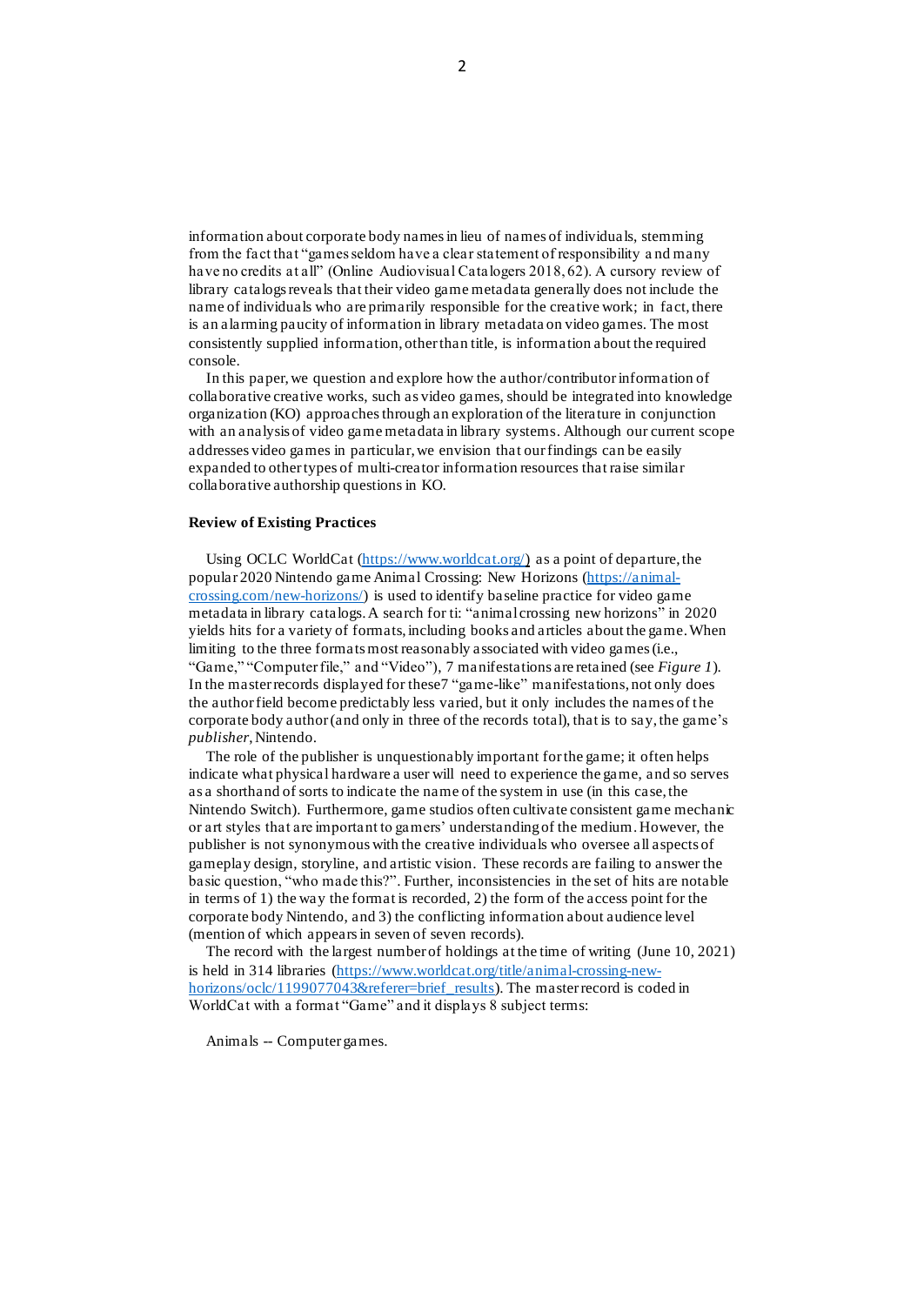Islands -- Computer games. Building -- Computer games. Video games. Nintendo video games. Animals. Building. Islands.

Information relating to the video game system is provided in the master record, along with a summary in accordance with best practices. A total of four editions are merged in displaying this master record, and a review of holding libraries indicates that the bulk of them are public libraries.

Of greatest interest to the present discussion is the author field for this master record, which contains the authorized access point: Nintendo of America Inc. This is different from practices that have evolved around cataloging other complex AV materials like films, where best practices include recording information about the writer, producer, and director, frequently provided along with the names of relevant corporate bodies and actors.

How do library records compare to other metadata sources in terms of crediting individuals for creatorship? A stark contrast emerges when the authorial credit supplied in the principal master record in WorldCat for Nintendo's Animal Crossing: New Horizon is compared against the crowdsourced metadata for the video game available through MobyGames[\(https://www.mobygames.com](https://www.mobygames.com/)), MobyGames contributors indicate that Nintendo is the publisher and developer of the game, and then go on to credit 517 individuals,

*Figure 1[. WorldCat results](https://www.worldcat.org/search?q=ti%3Aanimal+crossing%3A+new+horizons&fq=yr%3A2020+%3E&qt=advanced&dblist=638#x0%253Agame-%2Cx0%253Acompfile-%2Cx0%253Avideo-format) for ti:"animal crossing new horizons" in 2020, limited to three possible formats for video games.*



a list comprised of 480 developers and 37 individuals who are tha nked. Included are the director (Aya Kyogoku), the art director (Koji Takahashi), the sound director (Kazumi Totaka), two programming directors (Yoshitaka Takeshita and Hiromichi Miyake), plus many, many others. All are mentioned by name, and all are hyperlinked within the system, allowing the user to search by individual (See *figure 2* for a screenshot of the main page for Aya Kyogoku in MobyGames).MobyGames is not atypical; meticulously documented crowdsourced information sources are now available online for many types of creative media, e.g., IMDB for films and Discogs for recorded music. Of course, it is probably unreasonable to expect library systems to integrate every one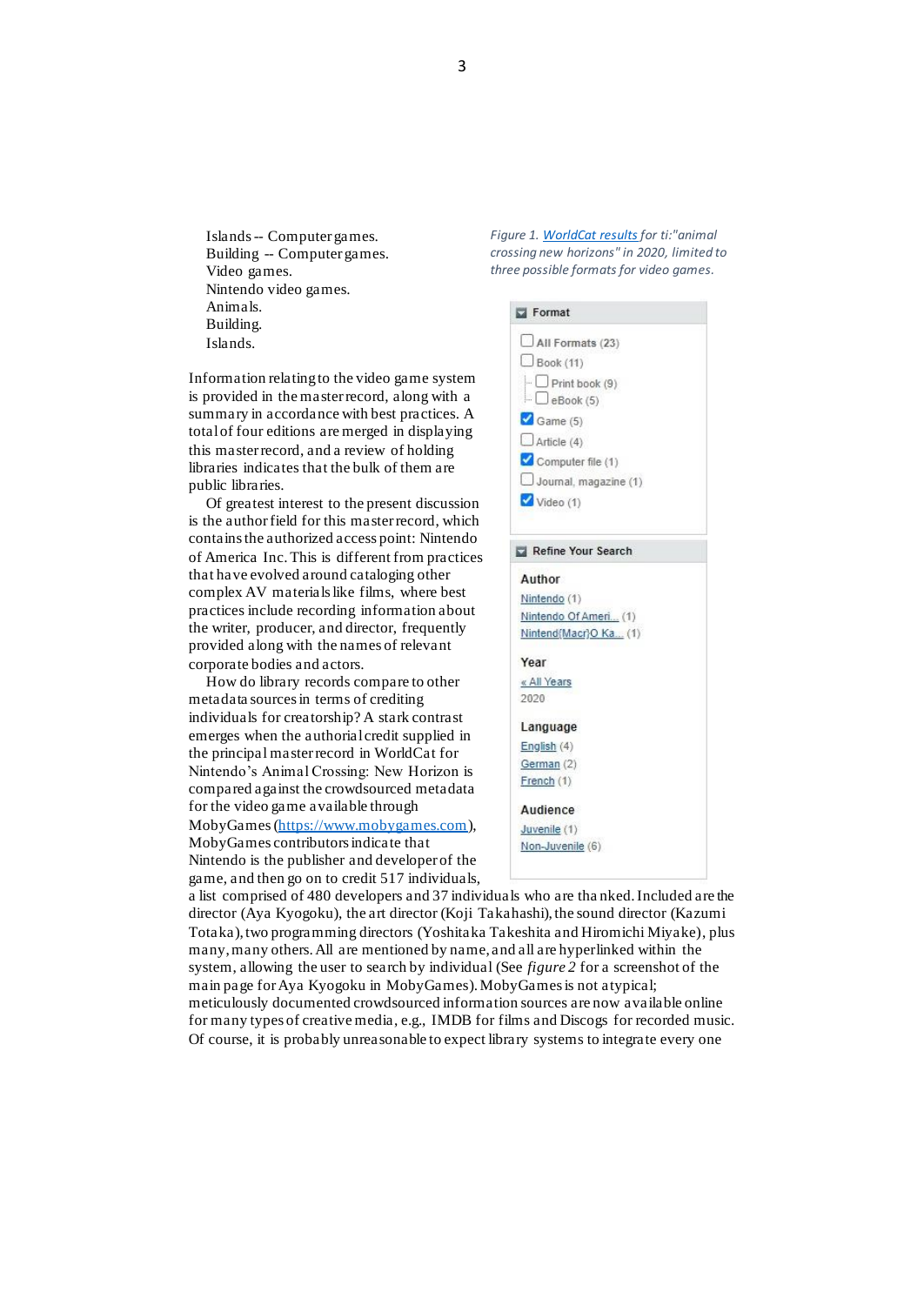of these hundreds of creative assistants into library records, but the mere existence of such exhaustive catalogs speaks to a substantial user warrant for more detailed creator crediting. If this is indicative of the type of, and the rigor of, author/creator information that video game users want, it is plain from a cursory exploration that most library databases do not meet this expectation even at the most fundamental of levels.



*Figure 2[. MobyGames data for Aya Kyogoku,](https://www.mobygames.com/developer/sheet/view/developerId,158652/) director of Animal Crossing: New Horizon (2020).*

#### **Discussion: Can Auteur Theory Provide a Solution?**

What do other relevant metadata schemassuggest for handling creator information relating to video games? Dublin Core Metadata Initiative's most relevant element is Creator [\(https://www.dublincore.org/specifications/dublin-core/dcmi](https://www.dublincore.org/specifications/dublin-core/dcmi-terms/elements11/creator/)[terms/elements11/creator/\)](https://www.dublincore.org/specifications/dublin-core/dcmi-terms/elements11/creator/), but that element can be used for corporate bodies as well as individuals, and it is not clear whom information professionals working with video games should regard as "entities primarily responsible for making" a game. Schema.org, the web-based initiative for providing structured data, includes a vocabulary for organizing information about video games [\(https://schema.org/VideoGame](https://schema.org/VideoGame)).The ability to record information about individuals is present (e.g., author, creator), but what is also evident is a tendency to borrow metadata terminology from film. The Video Games schema includes the properties (i.e., elements) actor, director, trailer, and recordedAt, as well as the property editEIDR which is "An EIDR (Entertainment Identifier Registry) identifier representing a specific edit/edition for a work of film or television" [\(https://schema.org/editEIDR](https://schema.org/editEIDR)). The overlap between video games and films in these schemasindicates a natural process of analogizing between media perceived as similar, both in terms of physical format (typically a digital optical disk) and creative product (original audiovisual works).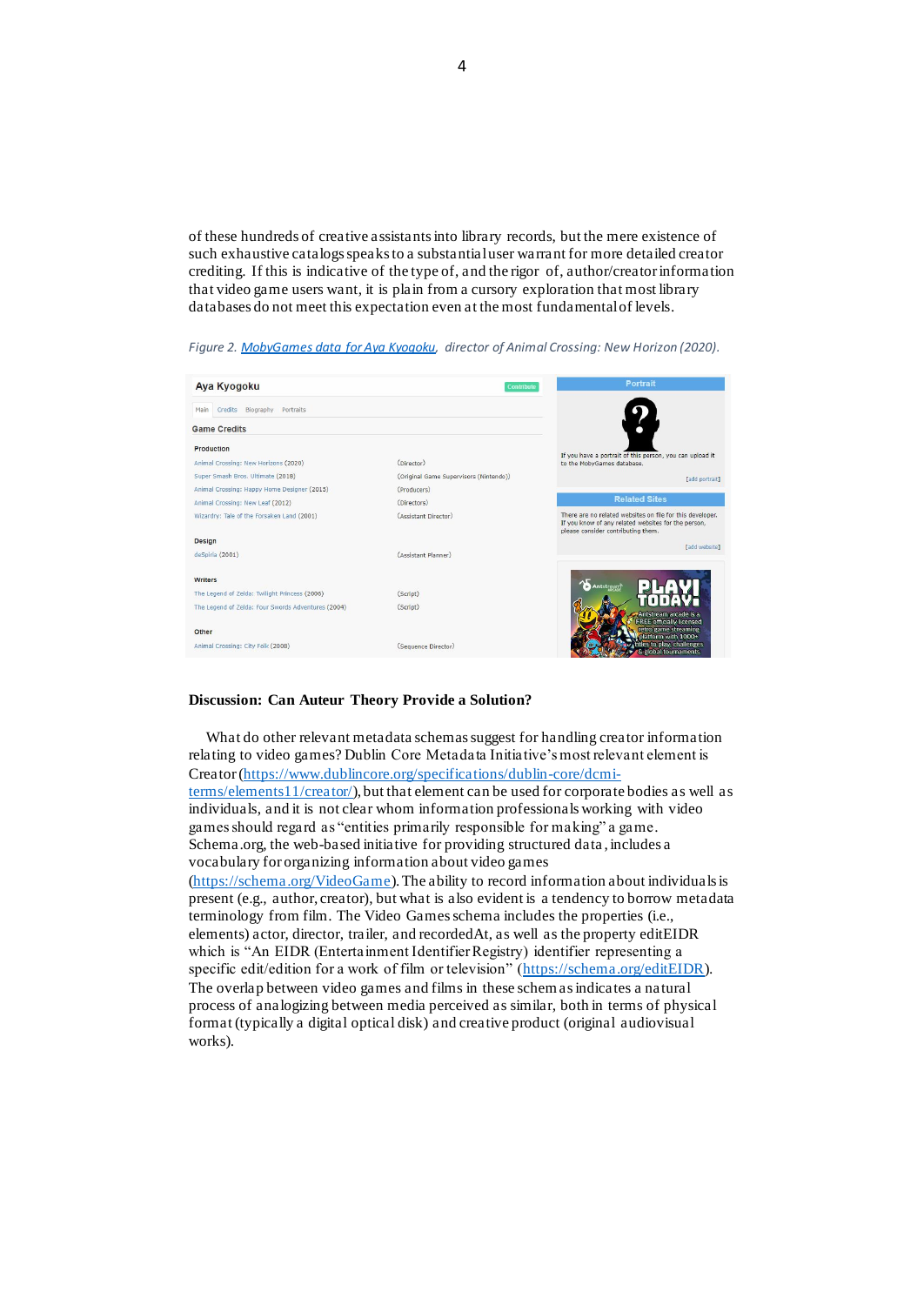Is there a lesson to be learned from film and film studies if libraries wish to enhance access to video games? With films, attention is widely paid to the talents of the screenwriter, the director, and actors, and the foresight of the producers of the project. The director, however, has come to be seen by critics as more responsible than all the others, with the success or failure of the entire project commonly ascribed to the director. Cinema studies have used auteur (from the French, meaning "author") theory to explain this form of primary responsibility. In complex products like films, numerous contributors produce effort that is distilled into a single "final, 'coherent' vision" (Wollen 1981, 146). Auteur theory focuses on the oeuvre of individual directors whose success "could be ascribed to the force of the director's personality and unique obsessions expressing themselves through the film despite the constraints" (Caughie 1981, 11); this, despite the active contributions of the writers, producers, actors, and all those involved with the quality of the production and its distribution in most Hollywood films. Auteur theory seeks to elevate Hollywood films as high art. In the process, a kind of cult of personality arises around the director, who emerges as one who comes to embody the familiar trope of the lone romantic artist (Wollen 1981; Caughie 1981) in a field that is fundamentally creating works of diffuse authorship.

As noted above, the video game has come to be recognized as a culturally and aesthetically important medium of expression in the past few decades, just as film did over the span of the twentieth century. Alongside this transformation, writers began to import auteur theory into video game scholarship and criticism, and major game designers such as Shigeru Miyamoto, Hideo Kojima, and Sid Meier have been compared to film directors associated with the idea of auteurism. The auteur notion contrasts with the general position of game studios, which typically subsume creative attribution under the umbrella of the development studio rather than individual designers, and the interests of game users (as revealed in crowdsourced projects like MobyGames), which hint at a wider understanding of collabora tive creation in their breadth of coverage. These can be envisioned as three distinct paradigms for thinking about video game creation, each of which suggests different possible avenues for carrying out classification and information-organization tasks in practice.

Does the adoption of the auteur philosophy help solve the problems of recording author information for collaborative creative works? Would applying auteur theory to video games, and identifying, selecting, and recording auteur figures for gamesin library records, help close the gap between a thin, corporate/publisher-only model of creation and the more user-sensitive but labor- and expertise-intensive model adopted by the crowdsourced information systems? It might reduce the severity of the authorship representation problems, theoretically, by at least presenting a few names who are responsible for a creation. However, this creates a new set of problems and questions. Who should be identified asthe auteur of a work? Video game credits are not always as well-standardized as they are in film, and so identifying individuals simply by role (as can be done for film with e.g. director and producer) can be more difficult. Furthermore, if one person is named as a responsible and representative creator for a collaborative work, this could disregard the creative roles of other contributors, which replicates metadata problems already present in the library handling of film. Directors, producers, and top-billed cast are sometimes credited in library records for video holdings, an indication that there is already general recognition of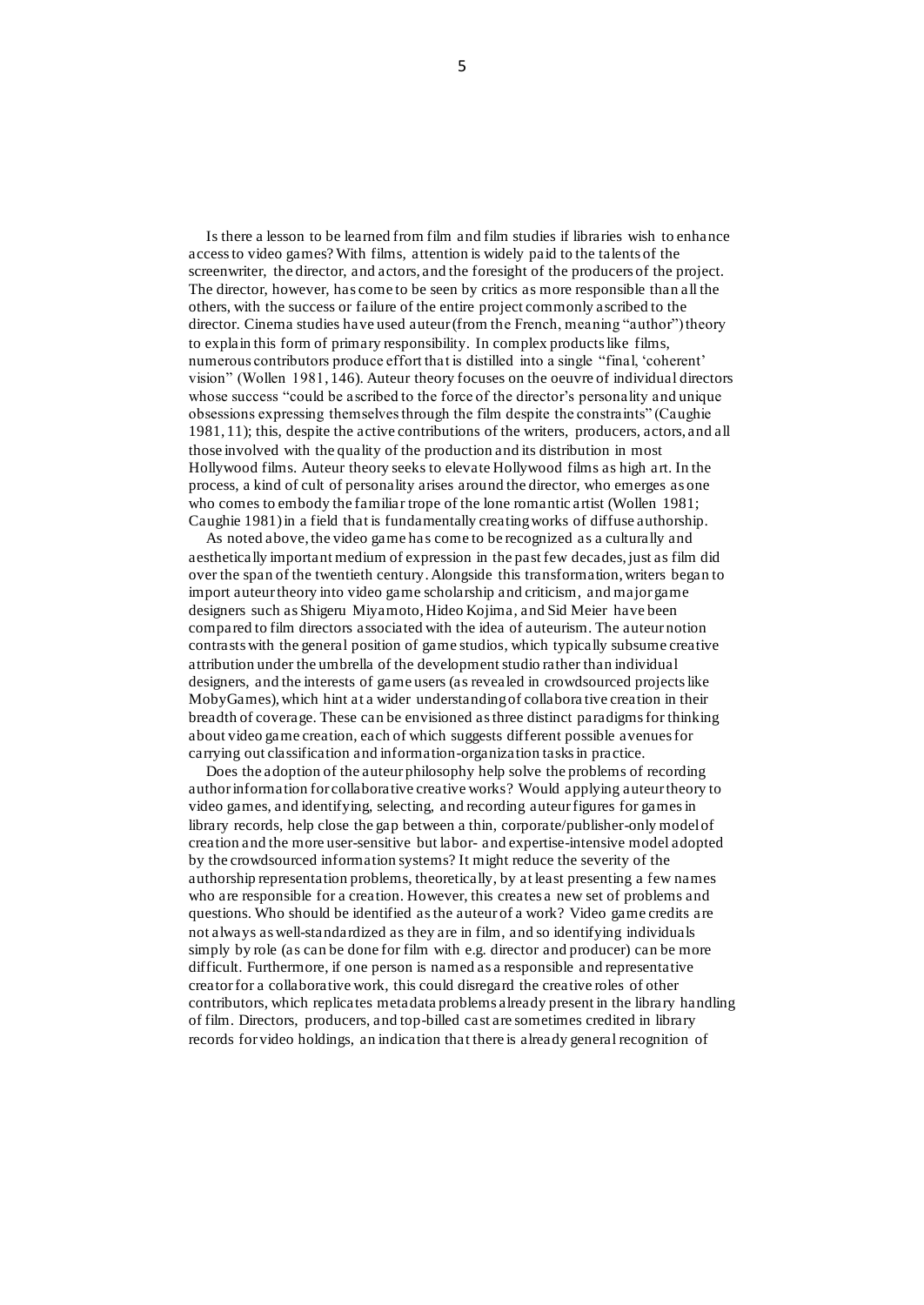how auteur theory insufficiently models creativity even for film. Yet other creative personnel (such as screenwriters, cinematographers, score composers, and costume designers), who may be important loci for user discovery, are given short shrift.

Ideally, the author/creator information of video games should be organized and recorded in a way that allows users interested in finding video games to search games in a convenient manner. Video game users may want to find games with particular visuals created by their favorite illustrators, or with voice actors whose work they enjoy. Seeking to meet these diverse user needs, several studies have created organizational schema for video games based on subject relationship information, such as gameplay mechanics, frame of reference, narrative content, setting, and visual style (Cho et al. 2018; Cho et al. 2020; Lee et al. 2017). However, authorship or creatorship in the realm of video games is not always easy to discern, or even conceptualize, which may have contributed to the de facto standard practice of recording game studios' namesin the author field.

## **Conclusion**

In this exploratory study, we have reviewed and compared metadata records of video games to understand how author/contributor information is presented in current knowledge organization systems. What we observed is a severe information discrepancy between a crowdsourced database and library records. Cultural and artistic works created by multiple contributors do not have robust and properly-formatted author/contributor information in the current library records examined, and individual names responsible for different creations are not represented in the systems. As we came to understand the difficulties of recording hundreds of personnel who are responsible for creating one video game, we delved into the potential usability of applying auteur theory to video games, and considered whether recording well-known creative names might reduce the severity of the problem.

Our hypothesis remains active. Looking into the auteur theory has created a set of new questions for us: if the auteur theory can be applied to video games, who is the auteur of a game? Is the role filled by a game director, game producer, game designer, lead programmer, or script writer, to name a few possibilities? In addition, if we provide authorial credits to a few creative people, what about the rest of the game contributors? What amount of creator information sufficiently sates user needs without inundating catalogers with demands for more metadata field population and domain expertise?

While we have concentrated on a user-centered, pragmatic approach to the problem of video game authorship, other possible ideological approaches for addressing the issue suggest themselves, including theories of justice and moral desert for creators, critiques of capitalism/corporate authorship, and critical knowledge organization studies (Soos and Leazer 2020). We leave these as open questions. What is manifest is the persistence of the collaborative work authorship problem, which will continue to impact future KO practices and end users' search experiences as collaborative creation grows. This does not merely concern video games, but also other forms of multimedia and digital media resources that have more than a single author or contributor. We